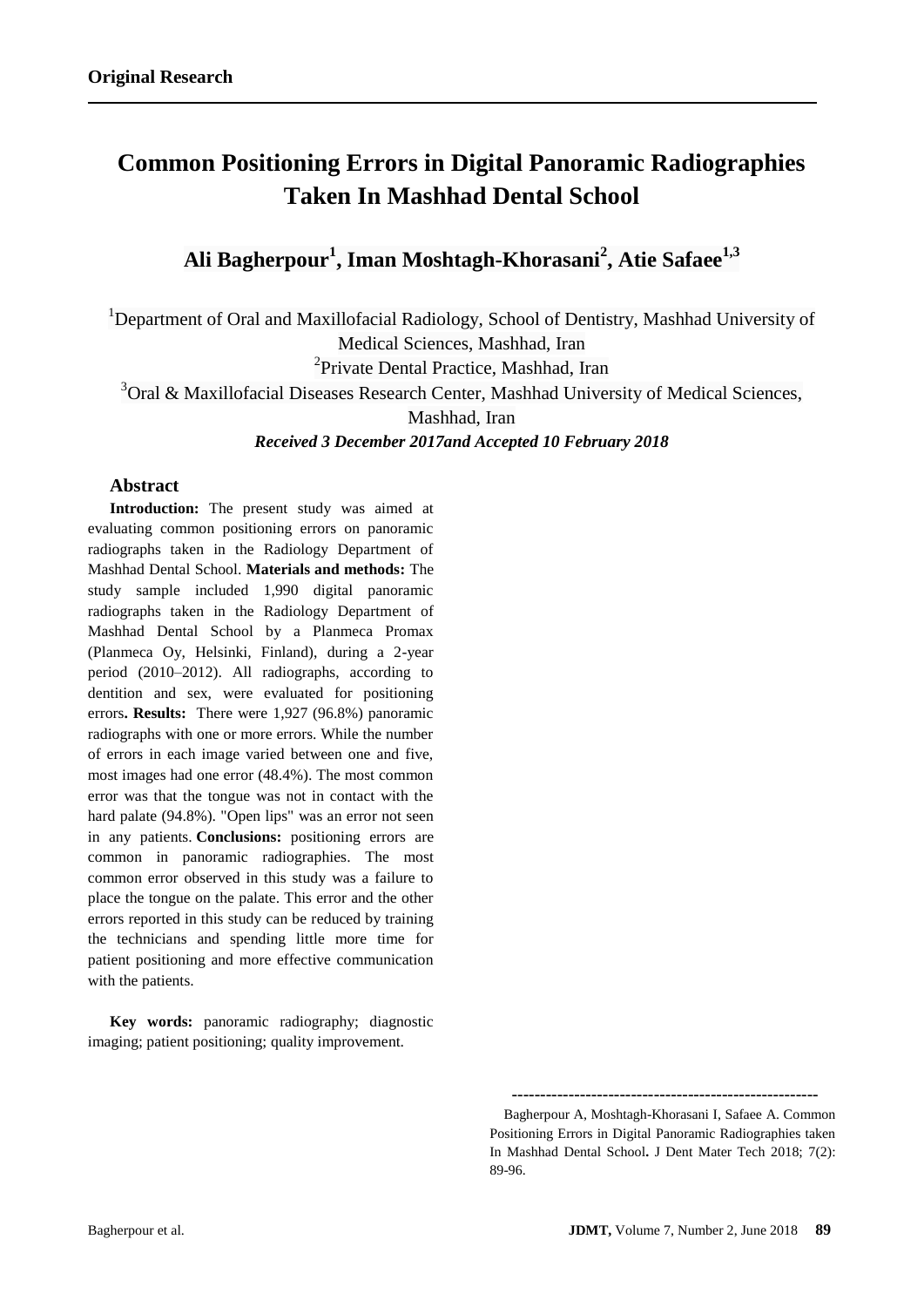#### **Introduction**

Panoramic radiography is a simple extra oral radiographic technique that allows visualization of all maxillary and mandibular areas on one radiographic film, which is a valuable adjunct to routine diagnostic procedures. (1) It is also one of the most common radiographic techniques in dentistry and it has achieved a special position as a diagnostic tool since its introduction in the early 1960s,. This type of radiography is a popular diagnostic method and is used alone or with other radiographic techniques. (2)

Panoramic radiographs are clinically useful for diagnosing the conditions that require a wide coverage of the jaws, including traumas, position of the third molars, extensive disease entities, identification of suspected large lesions, tooth development (especially in the mixed dentition period), residual teeth or roots (in edentulous patients), and congenital/developmental anomalies. Such cases do not require the high resolution and great detail observed on intraoral images. (1)

Radiographic images of the entire maxillofacial structure can provide good quality with low radiation doses. Patient comfort and usability, even in patients with limited mouth opening, is another benefit. $\frac{1}{1}$  If low quality images are produced, there may be a reduction in diagnostic value, which could lead to inappropriate treatments. The low quality observed in some images is not due to the inherent limitations of these techniques, but are a result of operator or patient errors during the radiography procedures. Panoramic radiography images may contain opaque and lucent areas from the reflection of soft tissue structures in the study area, as well as air paths that affect the actual structures. In cases in which the diagnostic quality is unsatisfactory, the value of the radiographic images decreases and they should be repeated, which results in increased radiation exposure, higher costs and wasted time. (3) This emphasizes the importance of accuracy in the preparation process of radiography film. Preparing and placing the patient in the perfect position is necessary for a readable, accurate and errorless radiographic image. (4)

The aim of this study was to evaluate the quality of panoramic radiographic images and to find common errors that can be avoided.

#### **Materials and methods**

This study was approved by the Ethics Committee of Mashhad University of Medical Sciences (The code IR.MUMS.REC.1393.247). In this study, we used simple random sampling to select and evaluate 1,990 digital panoramic radiographs of our archival images that were obtained over a 2-year period (December

2010–December 2012) with a Planmeca Promax (Planmeca Oy, Helsinki, Finland) panoramic radiography unit. All radiographs were prepared in the Radiology Department of Mashhad Dental School by an experienced oral and maxillofacial radiologist [A.B.]. The minimum and maximum ages of patients in this study were 5 and 88, respectively. The persons who were under 12 years old and had both deciduous and permanent teeth in oral cavity together were considered as mixed dentition group. The cases included 678 men and 1,312 women. Radiographs were evaluated according to the inclusion and exclusion criteria outlined below.

Inclusion criterion was patients with permanent or mixed dentition. Exclusion criterion was patients with severe skeletal deformities or considerable asymmetry based on their records, those without teeth and any extensive bone pathology that prevented proper adjustment of the patient's head.

All radiographs were evaluated by one radiologist [A.B.]. Examined errors consisted of patient with a head forward or backward positioning, head turning or tilting, a chin low or high positioning, bending the neck, not positioning the chin in the chin rest, the distance between the tongue and palate, an open mouth and movement of the patient's head. The intra-observer error was measured by reviewing random samples of 100 (≈5%) panoramic images after a 2-week interval. A paired *t*-test was applied for the analysis of both readings. All TIFF format panoramic files were examined on a laptop (HP 255 G5 Notebook, 15.6" diagonal HD SVA anti-glare slim LED-backlit [1366 x 768]) in a semi-darkened room. The intra-observer error was measured by reviewing random samples of 100 (≈5%) panoramic images after a 2-week interval. A paired *t*-test was applied for the analysis of both readings. The errors examined per patient were put in a pre-designed Excel file. Then, the Excel data were moved to the PASW 18 program. Tables and graphs appropriate to the PASW 18 were then drawn. For data analysis, the  $\chi^2$  test was used. A  $p < 0.05$  was considered statistically significant.

#### **Results**

In this study, 1,990 patients (612 males and 1312 females) who were referred for panoramic radiography in Mashhad Dental School were selected. Patients ranged from 5 to 88 years with the mean age of  $33.55 \pm 15.26$  years for the study population. The mean and standard deviation of age were  $34.41 \pm 15.80$  and  $33.10 \pm 14.95$  for males and females, respectively.

Re-examining 100 panoramic radiographs enabled the measurement of the intra-observer reproducibility. The difference between the number of positioning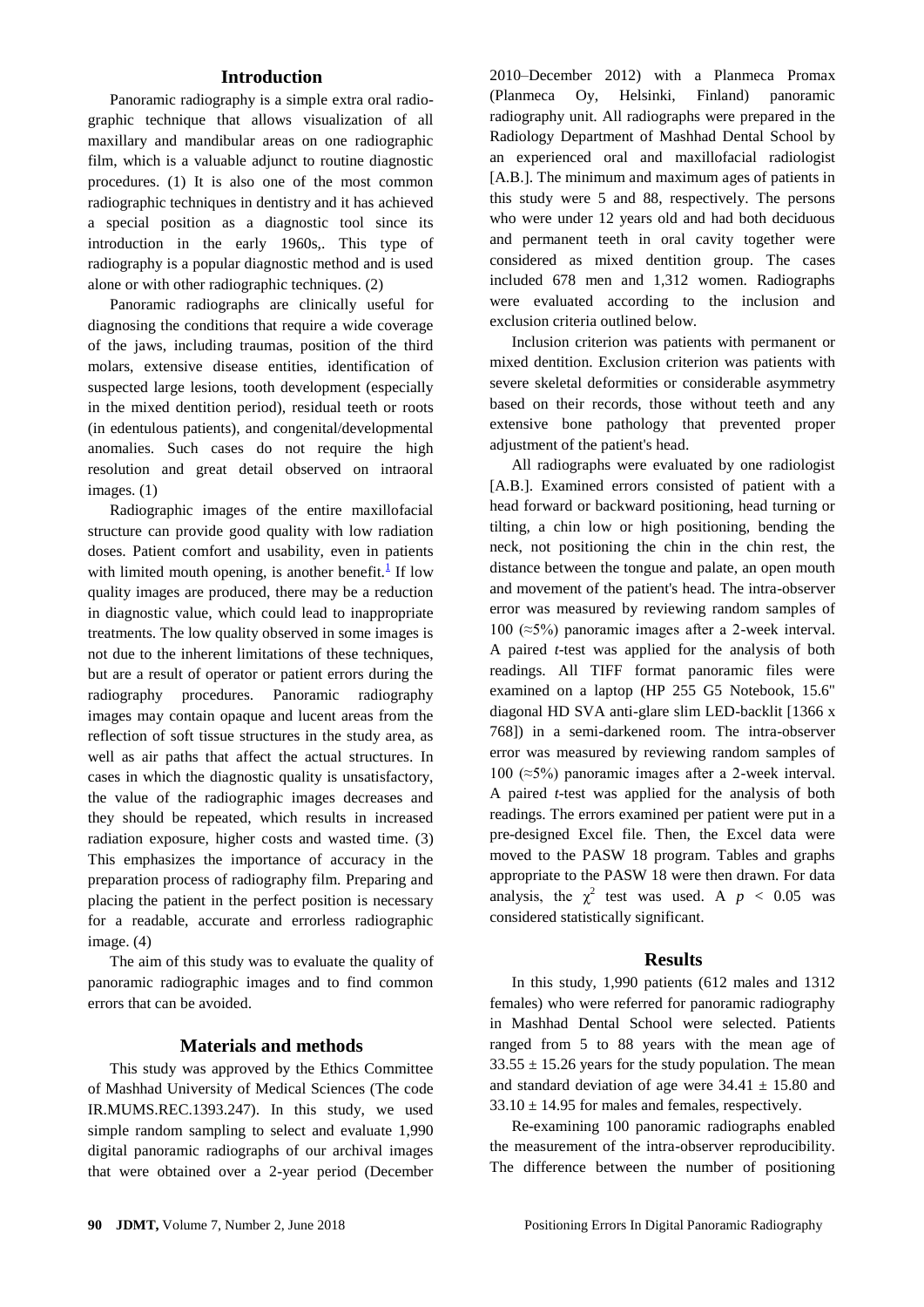errors on the first and second readings was not significant ( $p = 0.19$ ).

Given that the clients for dental services were mostly women, the women's group had the number of participation two times more than the men's group. For comparison of the average ages of the two studied sex groups, the ages for both sexes, in terms of a normal distribution, were evaluated. A one-sample Kolmogorov-Smirnov test showed that the ages of the two sexes were not distributed normally  $(p < 0.001)$ . Due to the non-normal distribution of ages in both sexes, a Mann-Whitney test was used to compare the mean rank of ages in both sexes. The results showed that the ages of the two sex groups had no significant differences ( $p = 0.089$ ).

# *Comparing positioning errors between the mixed and permanent dentition groups*

Due to the smaller anatomical structures in children than in adults, and regarding the fact that they were less cooperative, a comparison between the errors in the permanent and mixed dentition groups was carried out. Table 1 provides the number and percentage of errors observed in the two groups. As shown in the table, most errors can be attributed to the distance between the tongue and palate, followed by errors related to the high positioning of the chin. Patients were evaluated for the possibility of various errors, and patients with no errors were considered as error free. Findings showed that only 63 (2.3%) of the 1,990 patients had no positioning errors.

According to the previously mentioned data, the frequency of a head forward or backward position, turning or tilting of the head to one side, not positioning the chin on the chin rest, and movement or reclining of the patient were the most common errors in patients with permanent teeth. In patients with mixed dentition, the most common errors were excessive low or high chin positioning and distance between tongue and palate. (Fig. 1-3)



**Figure 1.** "Too far forward" positioning error was detected in this panoramic radiography.



**Figure 2.** There are two errors in this panoramic image: the head "too far backward" and the "chin high positioning" errors.



**Figure 3.** The errors that are seen in this panoramic radiography are "the distance between tongue and palate" and "turning the head to the right side

*Presence or absence of errors in the permanent and mixed dentition groups* 

As shown in Table 2, patients with mixed dentition were more susceptible to errors than those with permanent teeth.

*Comparison of patient positioning errors in both sexes*

In Table 3, the number and percentage of each error in the two sex groups is shown. According to the table, the maximum errors were the distance between the tongue and palate followed by a high chin position. An open lips error was not observed in any patients.

The frequency of a patient's head forward or backward positioning, turning or tilting of the head to one side, distance between tongue and palate, and movement or reclining of the patient were more common in males. In women, not positioning the chin on the chin rest and having the patient's head in a forward position were more common than in men. This Table shows that no distance between tongue and palate was the most common error observed in patients. After that, a high chin position had the most prevalence. Also, none of the patients had their lips opened.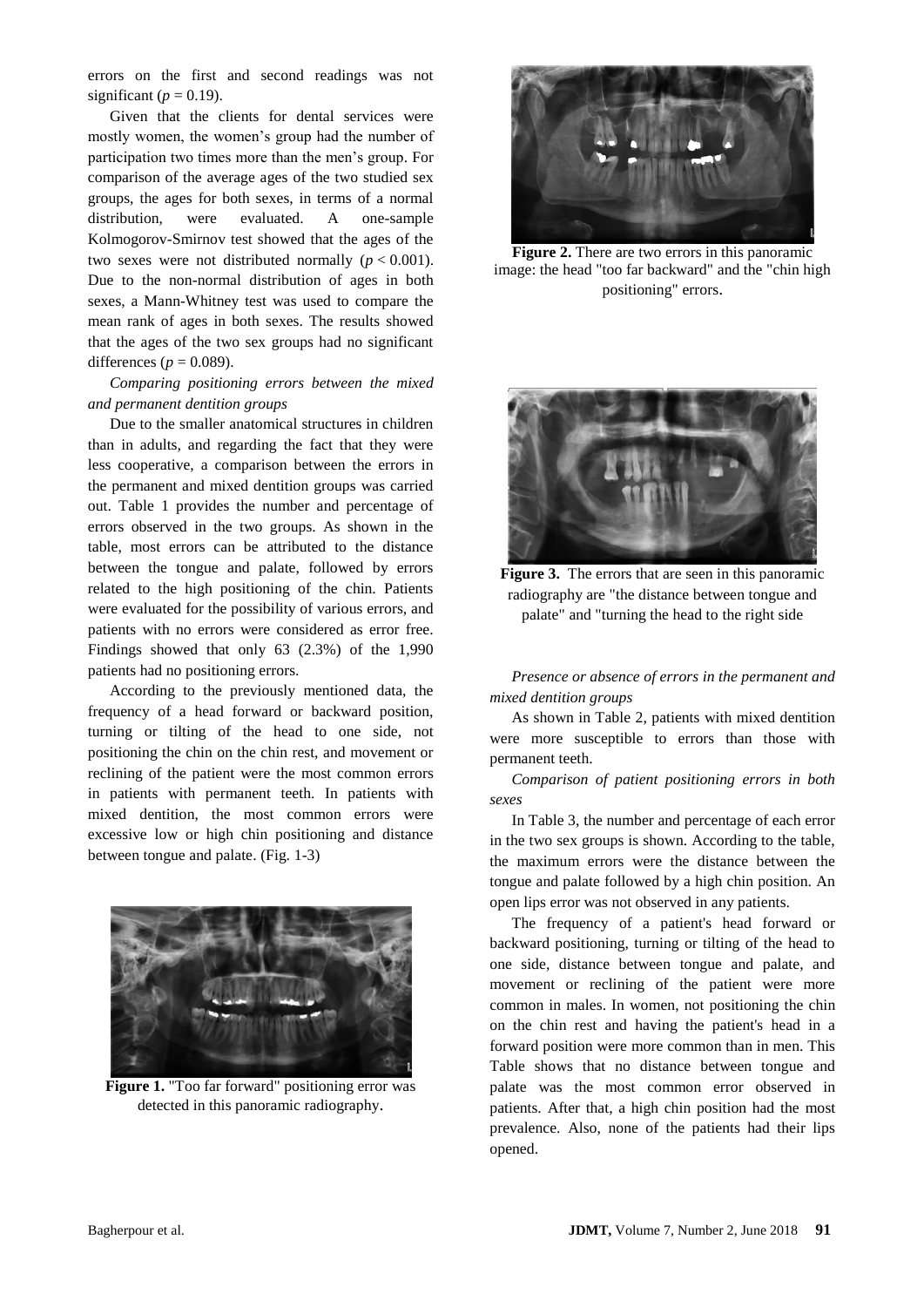*Presence or absence and total frequency of errors in both sexes*

Table 4 shows that the risk of presence of error in men was slightly higher than in women. This table shows that radiographs with only one error had the highest frequency while radiographs with five errors had the lowest frequency among all samples.

*Different positioning errors accompanied each other*

Because the distance between tongue and palate had the maximum number of errors in this study, its accompaniment with other errors was measured. The  $\chi^2$ test showed that the distance between tongue and palate error was accompanied with the head turning to the right error ( $\chi^2$  = 5.44, *p* = 0.01). (Table 5)

| <b>Table 1.</b> Frequency of errors in each of studied groups |                            |                                          |  |
|---------------------------------------------------------------|----------------------------|------------------------------------------|--|
| <b>Error</b>                                                  | <b>Permanent dentition</b> | <b>Mixed dentition</b><br>Number $(\% )$ |  |
|                                                               | Number $(\% )$             |                                          |  |
| Forward position                                              | 44(2.2)                    | 1(0.05)                                  |  |
| Backward position                                             | 185(9.2)                   | 2(0.1)                                   |  |
| Turning to right                                              | 94(4.7)                    | 1(0.05)                                  |  |
| Turning to left                                               | 67(3.3)                    | 1(0.05)                                  |  |
| Tilting to right                                              | 24(1.2)                    | 0(0)                                     |  |
| Tilting to left                                               | 8(0.4)                     | 0(0)                                     |  |
| Chin low positioning                                          | 49(2.4)                    | 3(0.15)                                  |  |
| Chin high positioning                                         | 635(31.9)                  | 45(2.2)                                  |  |
| Bending the neck                                              | 36(1.8)                    | 2(0.1)                                   |  |
| Not in chin rest                                              | 93(4.6)                    | 2(0.1)                                   |  |
| Distance between tongue and                                   |                            |                                          |  |
| palate                                                        |                            |                                          |  |
| Open lips                                                     | 0(0)                       | 0(0)                                     |  |
| Movement of head                                              | 2(0.1)                     | 0(0)                                     |  |
|                                                               | 1776(89.2)                 | 111(5.5)                                 |  |

| Table 1. Frequency of errors in each of studied groups |  |
|--------------------------------------------------------|--|
|--------------------------------------------------------|--|

**Table 2**. Presence or absence of error in two dentition types

| <b>Type of dentition</b> |            | Number $(\% )$ |  |
|--------------------------|------------|----------------|--|
| Permanent dentition      | With error | 1815 (96.7)    |  |
|                          | Error-free | 62(3.3)        |  |
| Mixed dentition          | With error | 112(99.1)      |  |
|                          | Error-free | 1(0.9)         |  |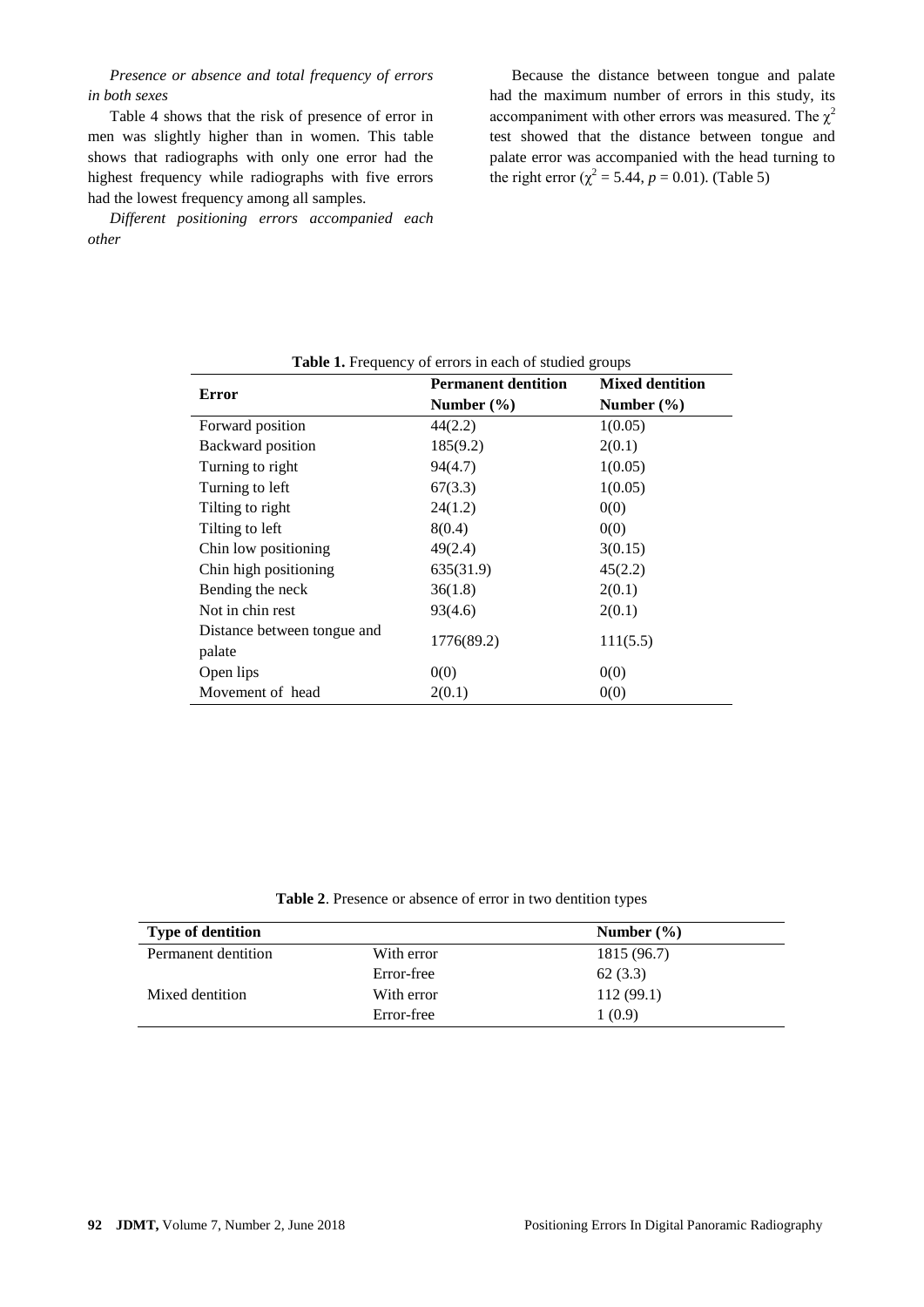| <b>Error</b>                          | <b>Male</b>    | <b>Female</b>  | Total          |  |
|---------------------------------------|----------------|----------------|----------------|--|
|                                       | Number $(\% )$ | Number $(\% )$ | Number $(\% )$ |  |
| Forward position                      | 11(1.6)        | 34(2.6)        | 45(2.3)        |  |
| Backward position                     | 116(17.1)      | 71(5.4)        | 187(9.4)       |  |
| Turning to right                      | 45(6.6)        | 50(3.8)        | 95(4.8)        |  |
| Turning to left                       | 28(4.1)        | 40(3.0)        | 68(3.4)        |  |
| Tilting to right                      | 19(2.8)        | 5(0.4)         | 24(1.2)        |  |
| Tilting to left                       | 5(0.7)         | 3(0.2)         | 8(0.4)         |  |
| Chin low positioning                  | 25(3.7)        | 27(2.1)        | 52(2.6)        |  |
| Chin high positioning                 | 242(35.7)      | 438(33.4)      | 680(34.2)      |  |
| Bending the neck                      | 18(2.7)        | 20(1.5)        | 38(1.9)        |  |
| Not in chin rest                      | 32(4.7)        | 63(4.8)        | 95(4.8)        |  |
| Distance between tongue and<br>palate | 645(95.1)      | 1242(94.7)     | 1887(94.8)     |  |
| Open lips                             | 0(0)           | 0(0)           | 0(0)           |  |
| Movement of head                      | 2(0.3)         | 0(0)           | 2(0.1)         |  |

| sex    | Number of errors | Number $(\% )$ |
|--------|------------------|----------------|
|        | $\theta$         | 20(3.0)        |
|        |                  | 324(47.8)      |
| Male   | 2                | 240(35.4)      |
|        | 3                | 78(11.5)       |
|        | 4                | 14(2.0)        |
|        | 5                | 2(0.3)         |
|        | 0                | 43(3.3)        |
|        |                  | 638(48.6)      |
| Female | 2                | 468(35.7)      |
|        | 3                | 143(10.9)      |
|        | 4                | 20(1.5)        |
|        | 5                | 0              |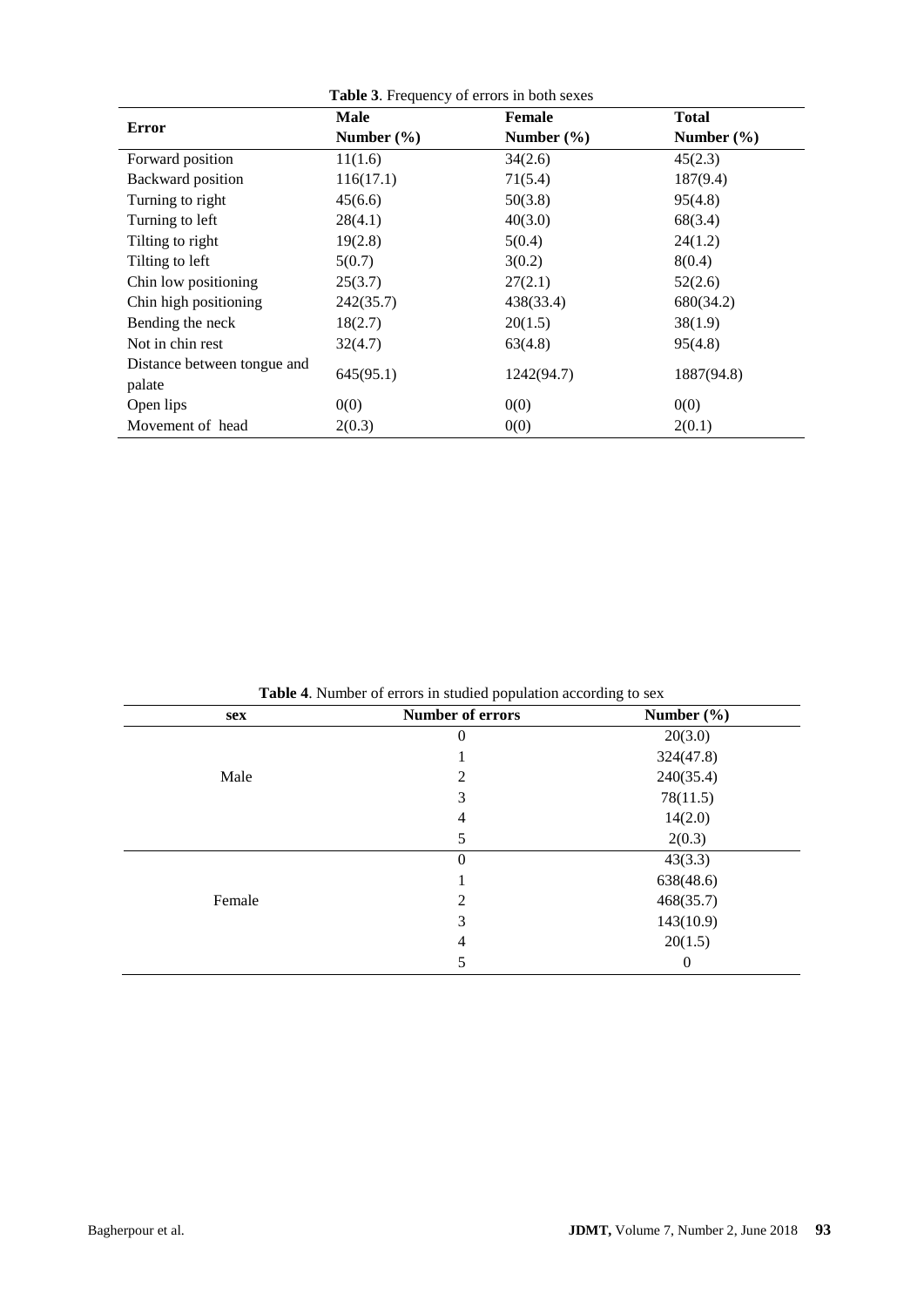| Error                              | Turning to right |      |    | <b>Total</b> |  |
|------------------------------------|------------------|------|----|--------------|--|
|                                    | No               | Yes  |    |              |  |
| Distance between tongue and palate | No               | 103  |    | 103          |  |
|                                    | Yes              | 1792 | 95 | 1887         |  |
| Total                              | 1895             | 95   |    | 1990         |  |

**Table 5**. accompaniment of "distance between tongue and palate" error with "turning head to right side"

# **Discussion**

Panoramic radiography is prone to various errors that can affect the validity of its information. This has been confirmed by the results of the current study, such that only 63 out of the 1,990 samples were error-free images.

In this study, all errors were related to the position of the patient and each error was evaluated according to the sex and dentition group of the patients. All radiographs were prepared by an oral and maxillofacial radiologist with 7 years of experience. The percentage of radiographs without an error was 2.3%. In various studies, 0.8% to 37.61% of the radiographs were reported error-free. (3, 5-13)

In the present study, the most frequent samples were those with only one error, while in studies by Pretz et al. (8) and Granlund et al. (9), groups with two errors were the most frequent. These differences in results can be attributed to different types of errors in this study compared to other studies.

In this study, the most common error was related to the distance between the tongue and palate (the palatoglossal space). This finding has also been reported in some other studies. (6, 7, 9-10, 12, 14, 15) In the study conducted by Bissoon and colleagues, this finding was also reported in images from dental clinics. However, in samples collected from private offices, the most common error was head turning. The reason for this difference could be due to assigning head turning and tilting to the same category. (7) This difference was also seen in the study by Kaviani and colleagues, (3) which could be drawn for the same reason. In a study by Glass et al., (13) the highest error reported was a high chin position. This difference can be justified with the small statistical population (75 patients) and the study on the edentulous patients. A high frequency of distance between tongue and palate error is often due to a lack of proper communication

between patients and operators, and a lack of sufficient explanation on how to place the tongue, which can lead to misinterpretations by the patient.

In present study, the frequency of each error was calculated separately for both sex and dentition groups, which has rarely been investigated. It is believed that the error rate in panoramic radiographs among the younger age group (patients with mixed dentition) is higher. This is because of the inability of these patients to remain relaxed and motionless during the radiography process and the lack of adequate communication between the patient and the operator.

Our study revealed that the frequency of having a patient's head in a forward or backward position, turning or tilting the head to one side, not positioning the chin on the chin rest, and movement or reclining are higher among patients with permanent teeth compared to those with mixed dentition. These findings, except in the case of an excessive forward head position, as well as patient motion during the exposure, were similar with the findings by Pretz et al. (8) Differences could be a result of fewer samples in the current study.

In this study, for the first time, the results have been reported based on sex and dentition. The number of samples was higher compared to most other studies. By collecting samples from only one centre, the difference in devices, as well as differences in operator skills, did not affect the results.

The present study, as one of its limitations, suggests that, in future studies, different centres with a greater variety of devices and operator skills be investigated to examine the impact of these factors on the results.

# **Conclusions**

 In conclusion, positioning errors are common in panoramic radiographies. Based on our findings, the most common positioning error was "distance between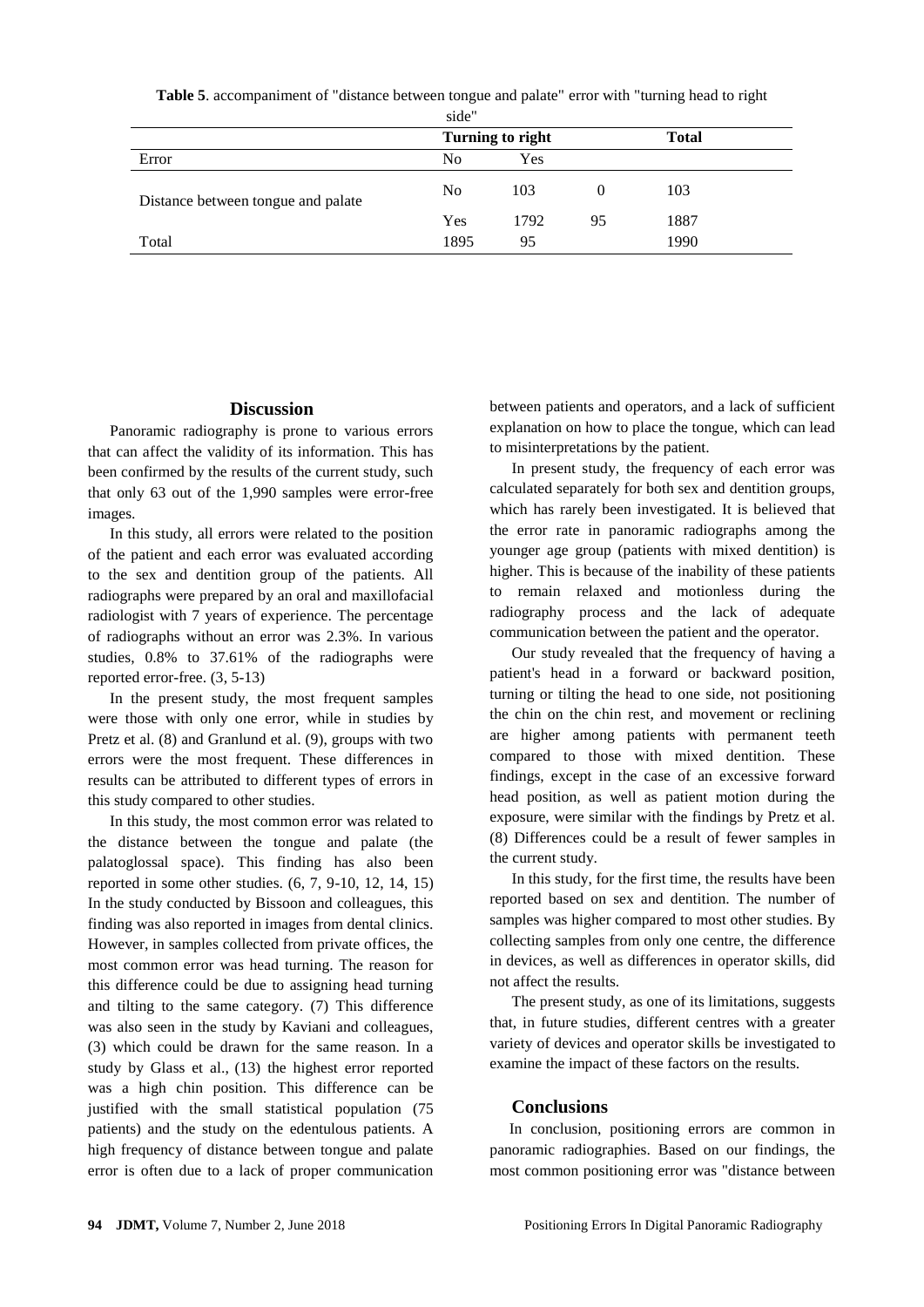tongue and palate" that can be reduced by spending little more time for better communication with the patients and more detailed descriptions (specially in children). Training the technicians to diagnose the errors and avoid or resolve them can also reduce frequency of errors. Diagnostic value of panoramic radiography is decreased when errors are occurred. So awareness of common errors and attempt to avoid them can improve quality of images and consequently, the need for repeat radiography and the patient's absorbed dose is reduced.

#### **Acknowledgement**

We would like to thank the Vice Chancellor of Research in Mashhad University of Medical Sciences, for supporting this research. (NO. 930334)

#### **References**

- 1. Rondon RHN, Pereira YCL, do Nascimento GC. Common positioning errors in panoramic radiography: A review. Imaging Science in Dentistry. 2014; 44(1):1-6. Doi:10. 5624/isd. 2014.44.1.1.
- 2. Valachovic RW, Douglass CW, Reiskin AB, Chauncey HH, McNeil BJ. The use of panoramic radiography in the evaluation of asymptomatic adult dental patients. Oral Surgery, Oral Medicine, Oral Pathology. 1986; 61(3): 289-96.
- 3. Kaviani F, Johari M, Esmaeili F. Evaluation of common errors of panoramic radiographs in Tabriz Faculty of Dentistry. Journal of dental research, dental clinics, dental prospects. 2009; 2(3): 99-101.
- 4. Devlin H, Yuan J. Object position and image magnification in dental panoramic radiography: a theoretical analysis. Dentomaxillofac Radiol. 2013; 42: 29951683
- 5. Salemi F, Shokri A, Falah-Kooshki S. Common Errors on Conventional and Digital Panoramic Radiographs. Avicenna J Dent Res. 2014; 6(1): e20166.
- 6. Dhillon M, Raju SM, Verma S, Tomar D, Mohan RS, Lakhanpal M, et al. Positioning errors and quality assessment in panoramic radiography. Imaging science in dentistry. 2012; 42(4): 207-12.
- 7. Bissoon A, Whaites E, Moze K, Naidu R. Evaluation of common operator errors in panoramic radiography in Trinidad and Tobago: a comparison of formally vs informally trained operators. West Indian Medical Journal. 2012; 61(7): 733-8.
- 8. Peretz B, Gotler M, Kaffe I. Common errors in digital panoramic radiographs of patients with mixed dentition and patients with permanent dentition. International journal of dentistry. 2012; 2012.
- 9. Granlund CM, Lith A, Molander B, Gröndahl K, Hansen K, Ekestubbe A. Frequency of errors and pathology in panoramic images of young orthodontic patients. The European Journal of Orthodontics. 2011: cjr035.
- 10. Akarslan Z, Erten H, Güngör K, Celik I. Common errors on panoramic radiographs taken in a dental school. J Contemp Dent Pract. 2003; 4(2): 24-34.
- 11. Brezden NA, Brooks SL. Evaluation of panoramic dental radiographs taken in private practice. Oral Surgery, Oral Medicine, Oral Pathology. 1987; 63(5): 617-21.
- 12. Rushton V, Horner K, Worthington H. Radiology: The quality of panoramic radiographs in a sample of general dental practices. British dental journal. 1999; 186(12): 630-3.
- 13. Glass BJ, Seals RR, Williams EO. Common errors in panoramic radiography of edentulous patients. Journal of Prosthodontics. 1994; 3(2): 68-73.
- 14. Ekstromer K, Hjalmarsson L. Positioning errors in panoramic images in general dentistry in Sörmland County, Sweden. Swed Dent J. 2014; 38(1): 31-8.
- 15. Mohtavipour ST, Javadzadeh Haghighat AS, Dalili Z, Nemati S, Mohtavipour SS, Narenjisani M, Pourhabibi Z. Common Errors in Digital Panoramic Radiographs Taken in Rasht Dental School. J Dentomaxillofac Radiol Pathol Surg. 2013; 2(2): 32-36